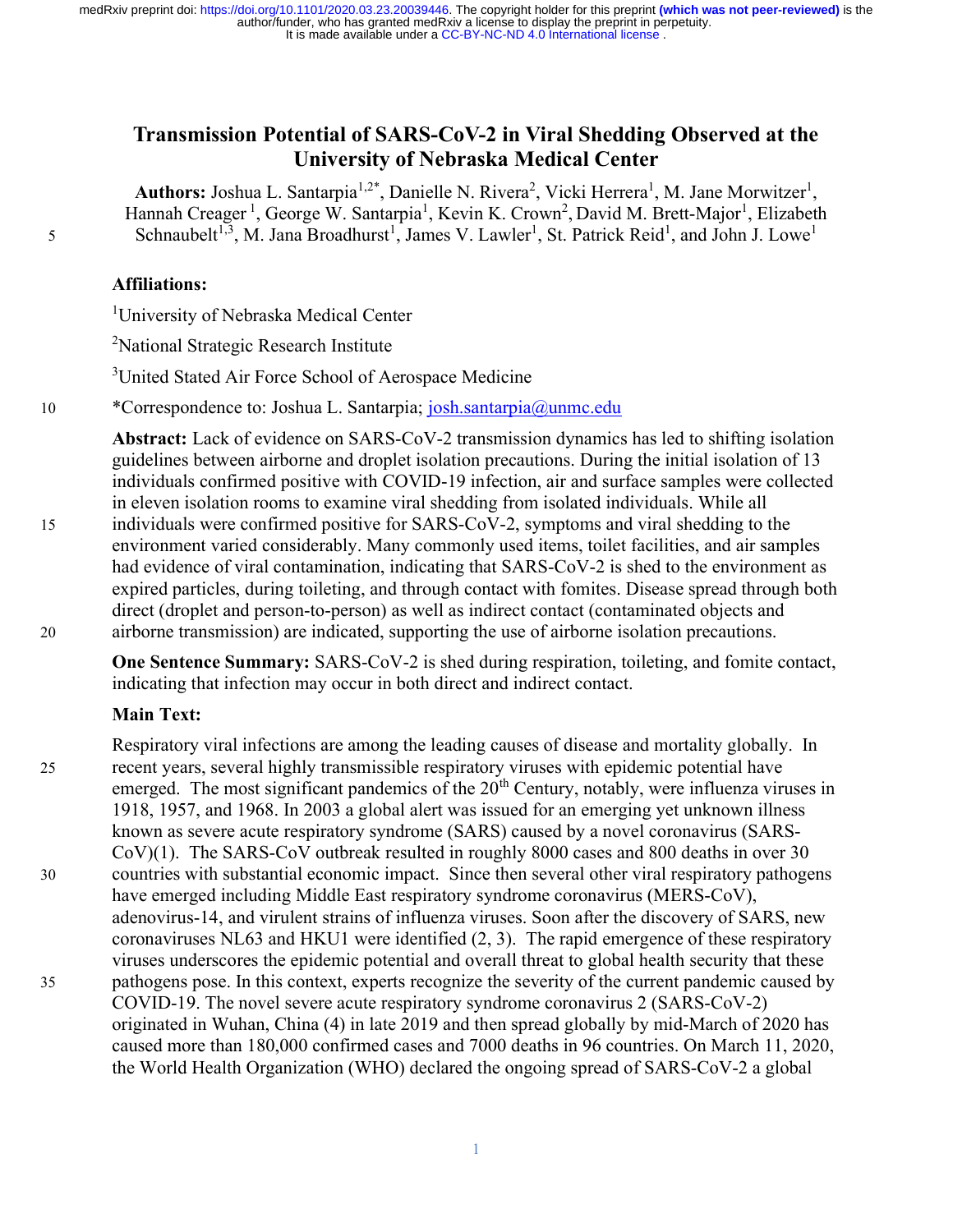pandemic. The COVID-19 pandemic may represent the most significant public health emergency that the world has faced in a century.

Understanding the modes of transmission of emerging infectious disease is a key factor in protecting healthcare workers and implementing effective public health measures. The lack of 5 evidence on SARS-CoV-2 transmission dynamics has led to shifting isolation guidelines between airborne and droplet isolation precautions by the WHO, U.S. CDC and other public health authorities. Other emerging coronaviruses (e.g. SARS and MERS) have been suggested to have airborne transmission potential  $(5, 6)$  in addition to more direct contact and droplet transmission. At least one study suggests that MERS-CoV has the possibility of transmission 10 from mildly ill or asymptomatic individuals (7). Surface samples taken in patient care areas for MERS and SARS have shown positive PCR results (6); however, experts question the possibility of transmission through contact with surfaces that have been contaminated by an infected person, either by the direct contact of the infected person or the settling of virus-laden particles onto the surface(8). Nonetheless, coronaviruses have been implicated in nosocomial outbreaks with 15 reports of transmission related to environmental contamination (9,10). Nosocomial transmission of SARS-CoV-2 has been reported, but the role of aerosol transmission and environmental contamination remains unclear (11).

The University of Nebraska Medical Center (UNMC), with its clinical partner Nebraska Medicine, 20 monitored and cared for thirteen individuals with confirmed SARS-CoV-2 infection as of March 6 th, 2020. The thirteen confirmed SARS-CoV-2 cases were managed in the Nebraska Biocontainment Unit (NBU) for individuals requiring hospital care and the National Quarantine Unit (NQU) for isolation of asymptomatic or mildly ill individuals not requiring hospital care. Key features of the NBU and NQU included: 1) individuals isolated in their rooms with private 25 bathrooms; 2) infection prevention and control (IPC) protocols for each unit including wear of personal protective equipment by staff with hand hygiene and changing of gloves between rooms; and were not doffing until exiting the unit 3) entry and exit into rooms by staff was limited; 4) all NBU and NQU rooms were negative pressure equipped (12).

30 To improve the understanding of potential environmental transmission risk of SARS-CoV-2, refine IPC practices and protocols within the NBU and NQU specifically, and inform outbreak control strategies more broadly, we initiated an ongoing study to obtain surface and air samples in 2 NBU hospital and 9 NQU residential isolation rooms where individuals who tested positive for SARS-CoV-2 were being monitored. Samples were obtained in the NQU on days 5-9 of activation, 35 i.e. when mildly ill or asymptomatic individuals infected with SARS-CoV-2 were housed in their rooms for five to nine days. Samples were obtained in the NBU on day 10, when Patients 1 and 2 had been admitted for ten days. Additional samples were obtained in the NBU on day 18, after Patient 3 had been admitted to the unit for four days. Three types of samples were taken during this survey: surface samples, high volume air samples, and low volume personal air samples. The 40 surface samples fell into three general categories of location: common room surfaces, personal items, and toilets. Personal items were those items considered to be handled routinely by individuals in isolation and included: cellular phones, exercise equipment, television remotes, and medical equipment. Room surfaces were areas such as ventilation grates, tabletops, and window ledges. Toilet samples were taken to evaluate the potential for viral shedding during toileting. Air 45 samples were collected both in isolation rooms and in the hallways of the NBU and NQU during sampling activities. Air samples were collected in the room while patients were present. Air

2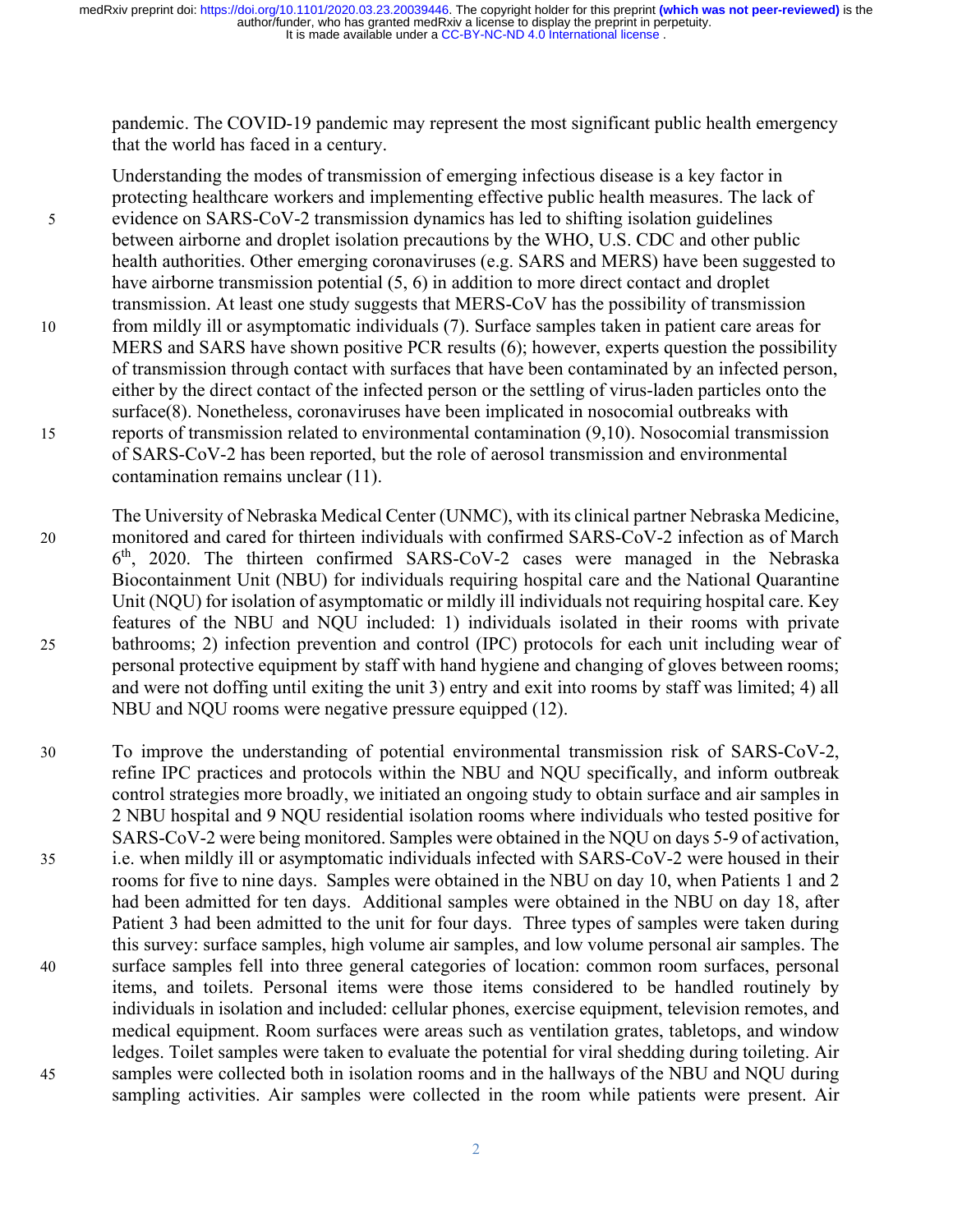samples were taken in the hallways during sampling activities and samplers were placed on the floor adjacent to rooms where sampling activities were taking place. Personal air samplers were worn by sampling personnel on two occasions during sampling activities: once during sampling at the NQU when 6 individual rooms were sampled, and once in the hospital NBU when one room 5 was sampled. It is important to note that all individuals in NQU isolation had mild illness such as low fever, cough, or body aches, had been advised to maintain a 6-foot distance from staff members who entered their room as well as wear a procedure mask when interacting with these personnel. Individuals in isolation were instructed that they could remove the mask during air sampling activities; however, many individuals were uncomfortable removing their mask and 10 therefore the impact of infected individuals wearing masks can neither be assessed in this study nor can its impacts be removed.

Surface and aerosol samples were analyzed by RT-PCR targeting the E gene of SARS-CoV-2 (13). Of the 163 samples collected in this study, 126 (77.3%) had a positive PCR result for SARS-CoV-15 2. Due to the need to cause minimal disruption to individuals in isolation and undergoing hospital care, the precise surface area sampled in this study was not uniform, so results are presented as concentration of gene copies present in the recovered liquid sample (copies/µL). Viral gene copy concentrations recovered from each sample type were generally low and highly variable from sample to sample ranging from 0 to 1.75 copies/ $\mu$ L (Figure 1A and 2), with the highest 20 concentration recovered from an air handling grate in the NBU. Since both the sampling time and flow rate were known for all aerosol samples collected in this study, the airborne concentration was calculated for all air samples (copies/L of air; Figure 2).

Overall, 76.5% of all personal items sampled were determined to be positive for SARS-CoV-2 by 25 PCR (Figure 1B and 2A). Of these samples, 81.3% of the miscellaneous personal items, which included exercise equipment, medical equipment (spirometer, pulse oximeter, nasal cannula), personal computers, iPads and reading glasses, were positive by PCR, with a mean concentration of 0.217 copies/µL. Cellular phones were 83.3% positive for viral RNA (0.172 copies/µL mean concentration) and remote controls for in-room televisions were 64.7% percent positive (mean of 30 0.230 copies/µL). Samples of the toilets in the room were 81.0% positive, with a mean concentration of 0.252 copies/ $\mu$ L. Of all room surfaces sampled (Figure 1B and 2A), 80.4% were positive for SARS-CoV-2 RNA. This included 75.0% of the bedside tables and bed rails indicating the presence of viral RNA (mean concentration 0.263 copies/ $\mu$ L), as did 81.8% of the window ledges (mean concentration  $0.219$  copies/ $\mu$ L) sampled in each room. The floor beneath patients' 35 beds and the ventilation grates in the NBU were also sampled. All five floor samples, as well as 4 of the 5 ventilation grate samples tested positive by RT-PCR, with mean concentrations of 0.447 and 0.819 copies/µL, respectively.

Air samples, both in the rooms and in the hallway spaces (Figure 1B and 2), provide information 40 about airborne viral shedding in these facilities. In room air samples were 63.2% positive by RT-PCR (mean concentration 2.86 copies/L of air). In the NQU, samplers were placed either on the bedside table or a desk, wherever there was space. No attempt was made to ensure the sampler was placed a specific distance from the individual in the room, so, while distance between sampler and individual was neither defined nor consistent, individuals in the room did not directly interact with 45 the sampler. In the NBU, for the first two sampling events performed on Day 10, the sampler was placed on the window ledge away from the patient (NBU Room A occupied by Patient 1) was

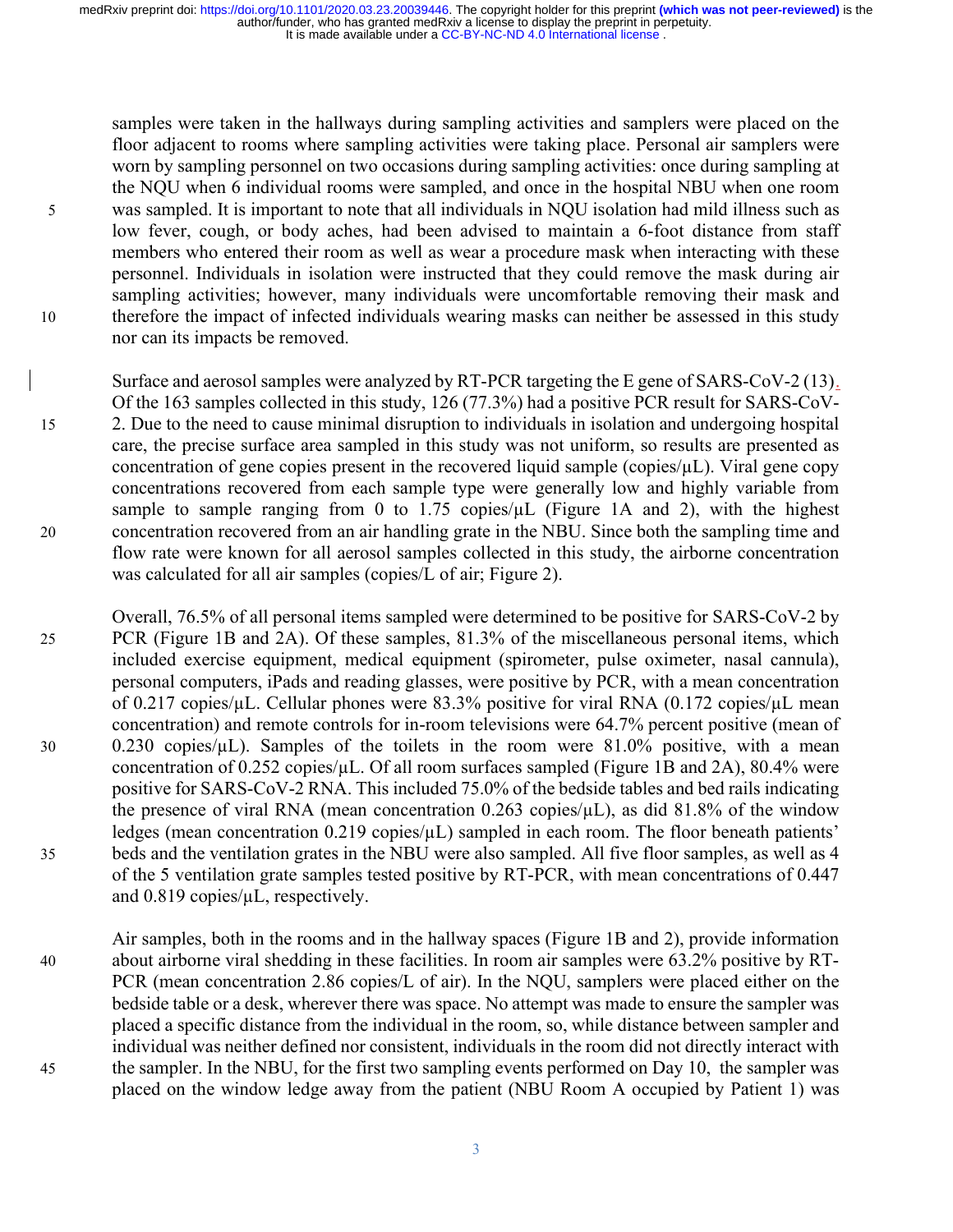positive for viral RNA (Table 1; 3.76 copies/L of air). During the sampling event on Day 16 in NBU Room B occupied by Patient 3, one sampler was placed near the patient and one was placed near the door greater than 6ft from the patient's bed while the patient was receiving oxygen (1L) via nasal cannula. Both samples were positive by PCR, with the one closest to the patient indicating 5 a higher airborne concentration of RNA (4.07 as compared to 2.48 copies/L of air). Samples taken outside the rooms in the hallways were 66.7% positive (Figure 1B and 2B), with a mean concentration of 2.59 copies/L of air. Both personal air samplers from sampling personnel in the NQU showed positive PCR results after 122 minutes of sampling activity (Figure 2B), and both air samplers from NBU sampling indicated the presence of viral RNA after only 20 minutes of 10 sampling activity (Figure 2B). The highest airborne concentrations were recorded by personal samplers in NBU while a patient was receiving oxygen through a nasal cannula (19.17 and 48.21) copies/L). Neither individuals in the NQU or patients in the NBU were observed to cough while sampling personnel were in the room wearing samplers during these events.

Air samples that were positive for viral RNA by RT-PCR were examined for viral propagation in 15 Vero E6 cells. Cytopathic effect was not observed in any sample, to date, and immunofluorescence and western blot analysis have not, so far, indicated the presence of viral antigens suggesting viral replication. However, the low concentrations of virus recovered from these samples makes finding infectious virus in these samples difficult. Further experiments are ongoing to determine viral activity in these samples.

- 20 During the sampling, individuals in isolation were recording symptoms and oral temperatures twice a day. Reports of symptoms for the 3 days preceding each sample collection were provided. The maximum temperature, during that period, was recorded, as was the presence of any symptoms. For the 3 days preceding each sampling event, 57.9% of patients recorded a temperature greater than 99.0 F, and 15.8% had a temperature greater than 100F. Independent of 25 temperature, 57.9% of patients reported other symptoms, primarily cough. Because sampling personnel were allowed to use judgement and feedback from patients when collecting samples, between 5 and 16 samples were collected from each room, with a mean of 7.35 samples per room and a mode of 6 samples per room. Percentage of positive samples from each room ranged between 50% and 100% (Figure 1B and 2A). A Pearson product moment correlation of percent positive samples and total number of samples for each room had an  $\mathbb{R}^2$  value of 0.01, indicating that there was no relationship between the number of samples taken and the percent of positive samples observed. When the percent of positive samples taken was compared to the maximum reported oral temperature of the patient for the previous three days, a Pearson's  $R^2$  of 0.01 indicated no relationship between elevated body temperature and shedding of virus in the environment. Further, 35 recorded oral temperature was compared with the gene copy concentration for each in-room sample type (Figure 2A). These  $R^2$  values ranged from 0.00 (cell phones and remotes) to 0.22 (bedside tables), indicating small to no significant relationship between body temperature and environmental contamination, with bedside tables having the strongest correlation followed by toilets ( $R^2 = 0.20$ ) and windowsills ( $R^2 = 0.19$ ).
- 40 Taken together, these data indicate significant environmental contamination in rooms where patients infected with SARS-CoV-2 are housed and cared for, regardless of the degree of symptoms or acuity of illness. Contamination exists in all types of samples: high and low-volume air samples, as well as surface samples including personal items, room surfaces, and toilets. Samples of patient toilets that tested positive for viral RNA are consistent with other reports of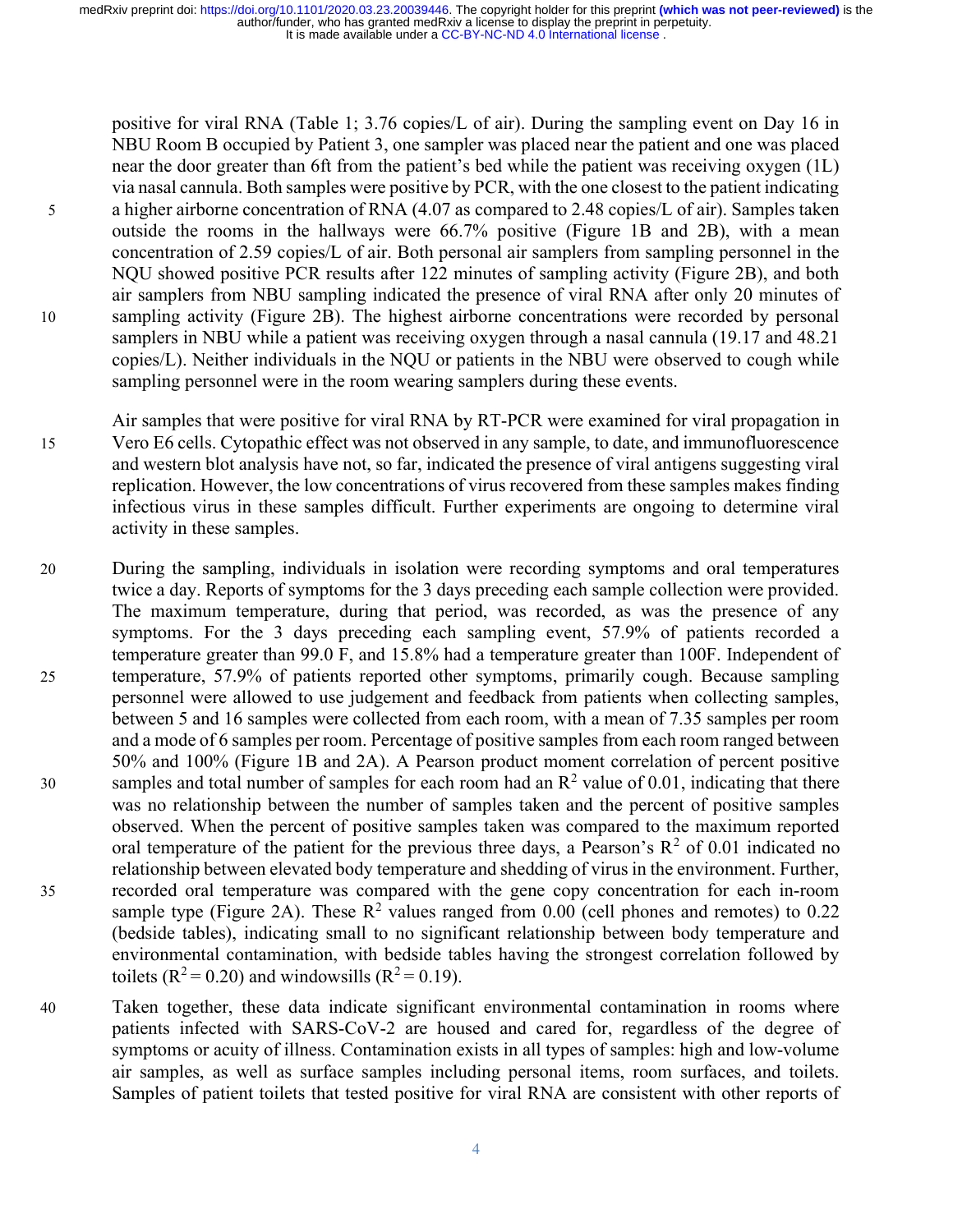viral shedding in stool (14). The presence of contamination on personal items is also reasonably expected, particularly those items that are routinely handled by individuals in isolation, such as cell phones and remote controls, as well as medical equipment that is in near constant contact with the patient.

5 The variability in the degree of environmental contamination (as measured by the percentage of positive samples) room to room is of interest. On average, a higher percentage of positive samples were detected in the NBU where patients were hospitalized for inpatient care with both hospital NBU rooms sampled on Day 10 and 18 having the highest percentage of positive samples (85.6% over 3 rooms). However, samples of the residential NQU rooms from the first pass of sampling 10 (Days 5 to 7) had a similar average (84.6% over 8 rooms). It is interesting to note that the average percentage of positive samples per room dropped to 64.9% (over the same 8 rooms and individuals and one additional room) during the second sampling period (Days 8 to 9). This may indicate a reduction in viral shedding by these individuals. The lack of any statistically defensible relationship between the evidence of environmental contamination and body temperature indicates 15 that infected individuals may shed viral RNA to their environment without clearly identifiable symptoms, such as fever, at least in convalescence.

It is interesting to note the presence of viral RNA on the floor under the bed of the patients and on the window ledges (which were not obviously used by the patient) in the hospital NBU. Airflow in NBU suites enters from the top center of the room and exits at grates near the head of the 20 patient's bed on either side of the room. Airflow modelling (15) has suggested that turbulent eddies may form under the patient's bed, which may cause the observed contamination under the bed, while the dominant airflow likely carries particles away from the patient's bed towards the edges of the room, likely passing by the windows resulting in some deposition there.

- Although this study did not employ any size-fractionation techniques in order to determine the size 25 range of SARS-CoV-2 droplets and particles, the data is suggestive that viral aerosol particles are produced by individuals that have the COVID-19 disease, even in the absence of cough. First, in the few instances where the distance between individuals in isolation and air sampling could be confidently maintained at greater than 6 ft, 2 of the 3 air samples were positive for viral RNA. Second, 66.7% of hallway air samples indicate that virus-containing particles were being 30 transported from the rooms to the hallway during sampling activities. It is likely that the positive air samples in the hallway were cause by viral aerosol particles transported by personnel exiting the room (16,17). Finally, personal air samplers worn by sampling personnel were all positive for SARS-CoV-2, despite the absence of cough by most patients while sampling personnel were present.
- 35 Recent literature investigating human expired aerosol indicates that a significant fraction of human expired aerosol is less than 10 µm in diameter across all types of activity (e.g. breathing, talking, and coughing; 18) and that upper respiratory illness increases production of aerosol particles (less than 10 µm; 19). Taken together these results suggest that virus expelled from infected individuals, including from those who are only mildly ill, may be transported by aerosol processes in their local 40 environment, potentially even in the absence of cough or aerosol generating procedures. Further, a recent study of SARS-CoV-2 in aerosol and deposited on surfaces, indicates infectious aerosol may persist for several hours and on surfaces for as long as 2 days (20). Despite wide-spread environmental and limited SARS-CoV-2 aerosol contamination associated with hospitalized and mildly ill individuals, effective implementation of airborne isolation precautions including N95 45 filtering facepiece respirators and powered air purifying respirator use adequately protected health

5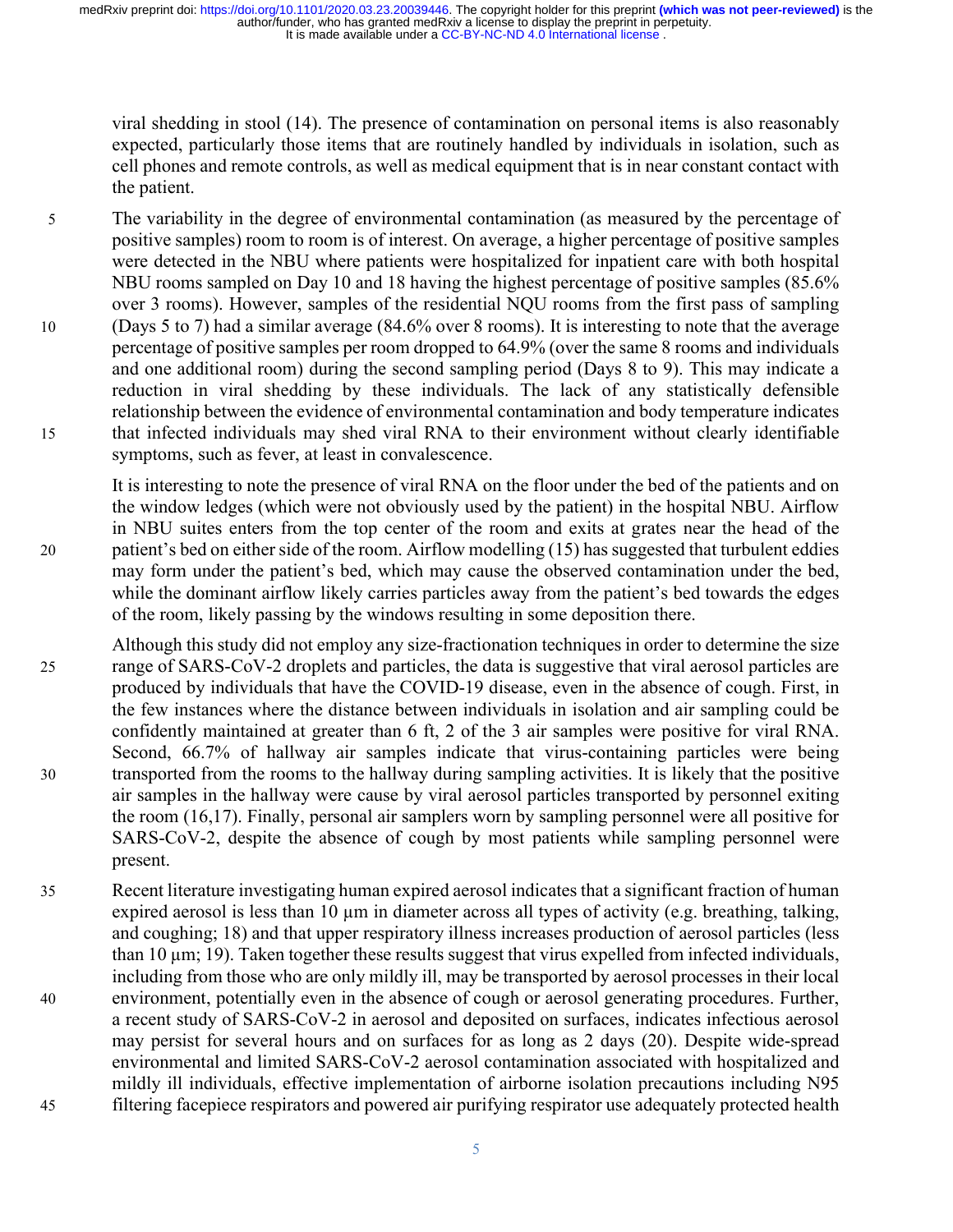care workers, in the NQU and NBU facilities, preventing health care worker infections. Health care workers were closely monitored and screened for COVID-19 suggesting the value in implementing IPC protocols that maintain airborne isolation standards including respiratory protection and include routine systematic environmental cleaning and disinfection of patient care 5 areas and surrounding environments.

# References and Notes:

1. WHO issues a global alert about cases of atypical pneumonia. Indian J Med Sci. 2003;57(5):206-7.

10 2. van der Hoek L, Pyrc K, Jebbink MF, Vermeulen-Oost W, Berkhout RJ, Wolthers KC, et al. Identification of a new human coronavirus. Nat Med. 2004;10(4):368-73.

3. Woo PC, Lau SK, Chu CM, Chan KH, Tsoi HW, Huang Y, et al. Characterization and complete genome sequence of a novel coronavirus, coronavirus HKU1, from patients with pneumonia. J Virol. 2005;79(2):884-95.

- 15 4. Zhu, Na, et al. "A Novel Coronavirus from Patients with Pneumonia in China, 2019." New England Journal of Medicine (2020).
	- 5. Tellier BMC article

6. Booth TF1, Kournikakis B, Bastien N, Ho J, Kobasa D, Stadnyk L, et al. Detection of airborne severe acute respiratory syndrome (SARS) coronavirus and environmental contamination in 20 SARS outbreak units. J Infect Dis. 2005; 191:1472–1477.

7 . Omrani AS, Matin MA, Haddad Q, Al-Nakhli D, Memish ZA, Albarrak AM. A family cluster of Middle East respiratory syndrome coronavirus infections related to a likely unrecognized asymptomatic or mild case. Int J Infect Dis. 2013;17:e668–72.

8. Morawska, L Droplet Fate in Indoor Environments, or can we Prevent the Spread of Infection. 25 Indoor Air. 2006. 16(5):pp. 335-347.

9. Chowell G, Abdirizak F, Lee S, et al. Transmission characteristics of MERS and SARS in the healthcare setting: a comparative study. BMC Med. 2015;13:210. doi: 10.1186/s12916-015- 0450-0

10. Bin SY, Heo JY, SongMS, et al. Environmental contamination and viral shedding in MERS 30 patients during MERS-CoV outbreak in South Korea. Clin Infect Dis. 2016;62(6):755-760. doi:10.1093/cid/civ1020

11. Wang D, Hu B, Hu C, et al. Clinical characteristics of 138 hospitalized patients with 2019 novel coronavirus-infected pneumonia in Wuhan, China. JAMA. Published online February 7, 2020. doi:10.1001/jama.2020.1585

- 35 12. Beam, Elizabeth L. et al. Personal protective equipment processes and rationale for the Nebraska Biocontainment Unit during the 2014 activations for Ebola virus disease American Journal of Infection Control, Volume 44, Issue 3, 340 – 342
- 13. World Health Organization (2020, January 13). Diagnostic detection of Wuhan coronavirus 2019 by real-time RT-PCR. https://www.who.int/docs/default-source/coronaviruse/wuhan-virus-40 assay-v1991527e5122341d99287a1b17c111902.pdf?sfvrsn=d381fc88\_2
	- 14. Ong SWX, Tan YK and Chia PY, Air, Surface Environmental, and Personal Protective Equipment Contamination by Severe Acute Respiratory Syndrome Coronavirus 2 (SARS-CoV-2) From a Symptomatic Patient, JAMA. Published online March 4, 2020. doi:10.1001/jama.2020.3227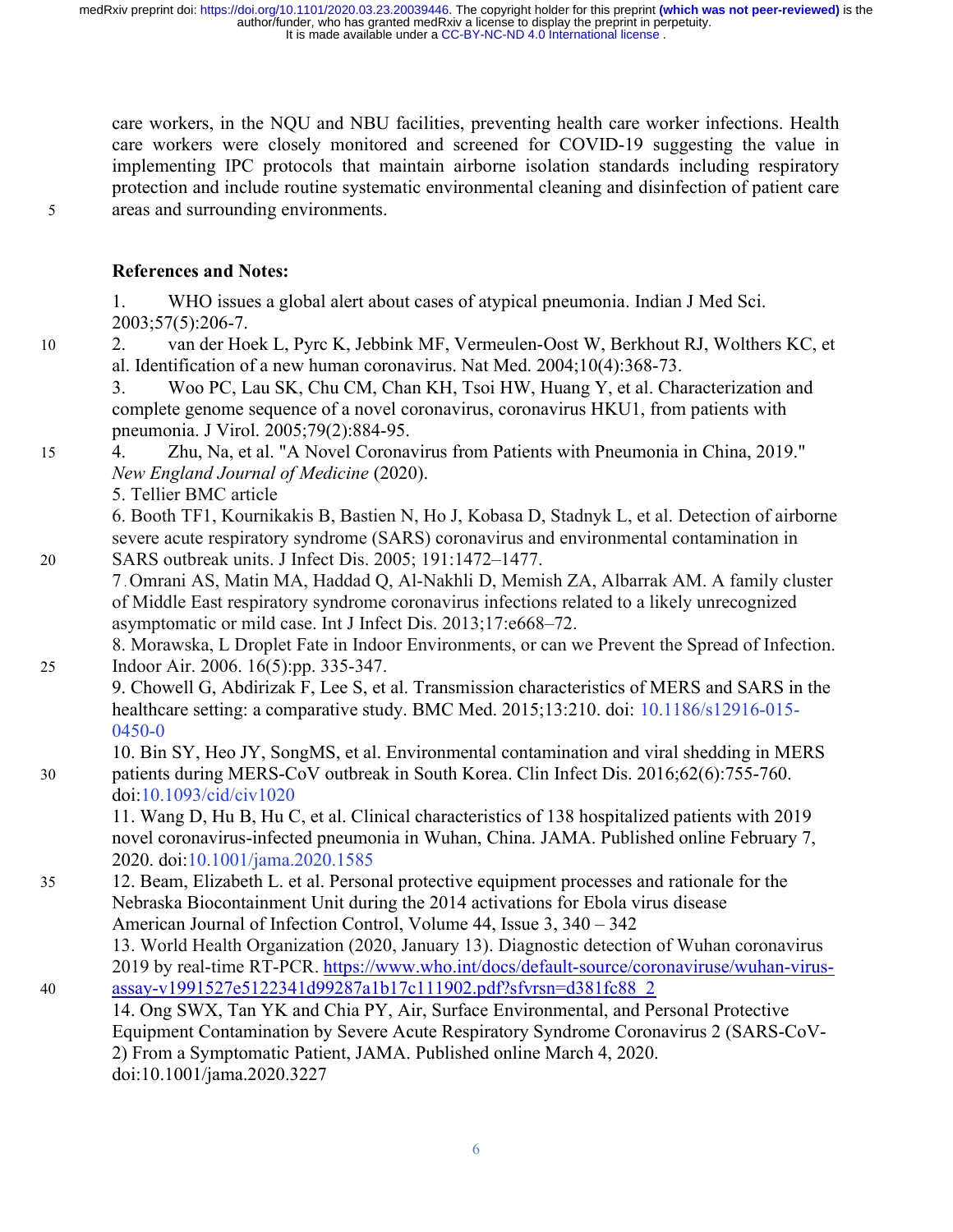15. Hewlett AL, Whitney SE, Gibbs SG, et al., Mathematical Modeling of Pathogen Trajectory in a Patient Care Environment. Infection Control and Hospital Epidemiology. 2013;34(11): 1181-1188

16. S.A. Batterman, Characterization of particulate emissions from occupant activities in offices 5 Indoor Air, 11 (1) (2001), pp. 35-48

17. Wang J, Chow TT. Numerical investigation of influence of human walking on dispersion and deposition of expiratory droplets in airborne infection isolation room. Building and Environment. 2011 Oct 1;46(10):1993-2002.

- 18. Johnson GR, Morawska L, Ristovski, ZD, et al. Modality of human expired aerosol size 10 distributions. Journal of Aerosol Science. 2011; 42: 839–851. doi:10.1016/j.jaerosci.2011.07.009 19. Lee J, Yoo D, Ryu S et al., Quantity, size distribution, and characteristics of cough generated aerosol produced by patients with an upper respiratory tract infection. Aerosol and Air Quality Research. 2019; 19: 840–853.
- 20. van Doremalen N, Bushmaker T, Morris D, et al. Aerosol and surface stability of HCoV-19 15 (SARS-CoV-2) compared to SARS-CoV-1. New England Journal of Medicine. Published online March 17, 2020. DOI: 10.1056/NEJMc2004973

21. GenBank. Wuhan seafood market pneumonia virus isolate Wuhan-Hu-1, complete genome. https://www.ncbi.nlm.nih.gov/nuccore/MN908947

20

Acknowledgments: The authors would also like to thank all of the individuals in isolation and care at both the National Quarantine Unit and the Nebraska Biocontainment Unit for their willingness and interest in cooperating with this study. Funding: Funded by internal funds from 25 the University of Nebraska Medical Center Author contributions: J.S and J.J.L. conceived of the initial study; J.S. and D.R. developed the sampling strategy; J.V.L., E.S. and D.B-M. collected medical data; S.P.R. and M.J.M performed cell culture assays; G.S., J.B. and H.C. developed PCR assay and performed initial tests; J.S., J.J.L. D.R., V.H. J.V.L. collected samples; K.K.C, D.R. and V.H processed samples, V.H performed all PCR; J.S. and J.J.L. wrote the 30 manuscript with contributions from all authors. This study was deemed exempt by the University of Nebraska Medical Center Institutional Review Board, and was conducted as a part of a quality assurance/quality improvement study of quarantine and isolation care. Competing interests: Authors declare no competing interests.; and Data and materials availability: All data is available in the main text or the supplementary materials

# 35 Supplementary Materials:

#### Methods

Surface and personal items were collected using 3x3 sterile gauze pads prewetted with 3 mL of phosphate buffered saline (PBS). Large area surface samples were collected by wiping in an "S" pattern in 2 directions to cover as much of the available surface as possible. Smaller items (e.g. 40 cellular phones, remote controls) were wiped in one direction on every available surface. Following collection, samples were packed in 50 mL conical tubes. Hand hygiene and glove changes were performed between the collection of every sample.

#### Personal Items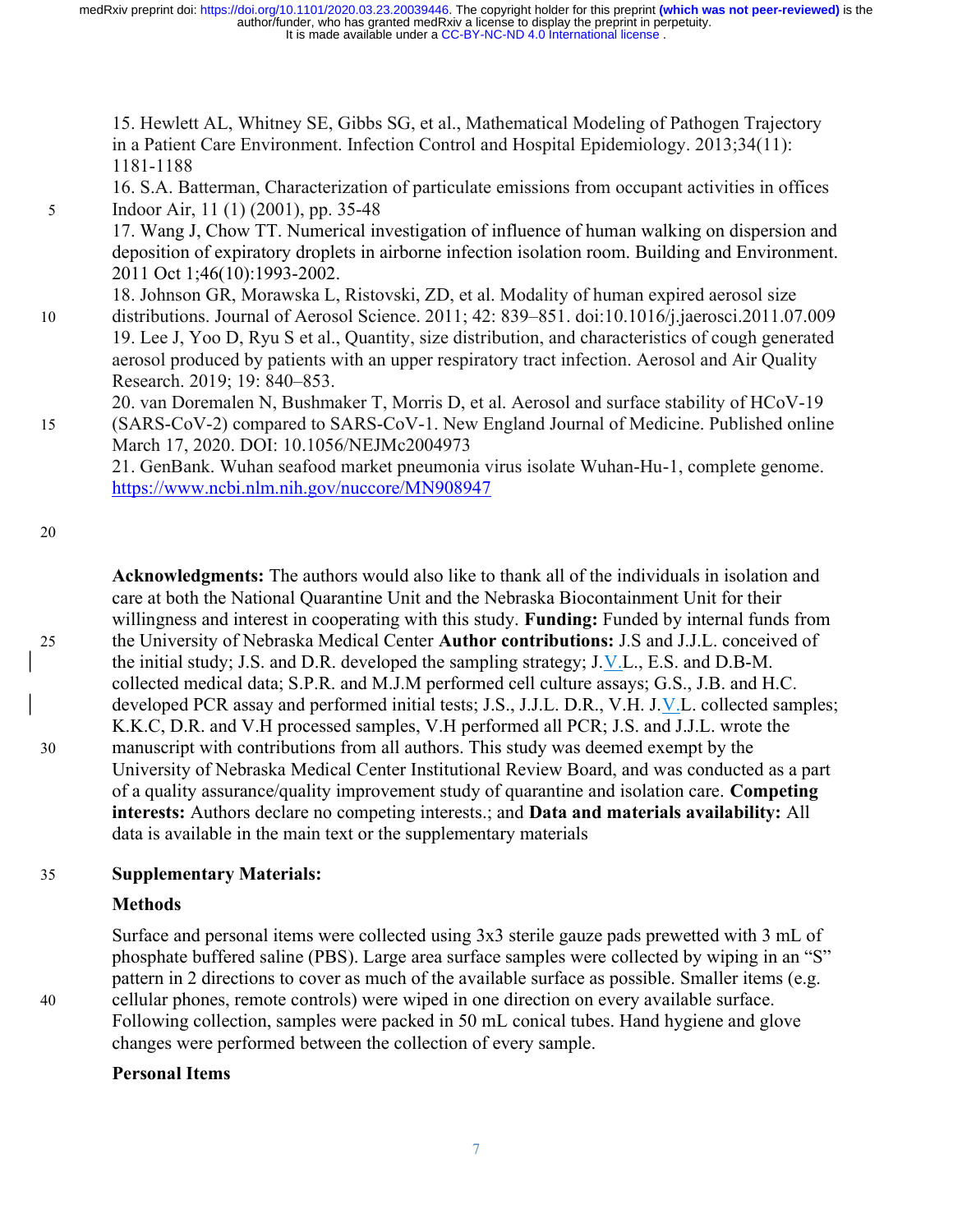Several categories of personal items were sampled consistently between all quarantine rooms and assayed for evidence of viral contamination: cellular phones and television remote controls. In addition, individuals were asked about what items they used or handled frequently and several additional samples were collected based on those responses: exercise equipment, pots used to 5 heat water, a nasal cannula and a spirometer. In addition, both the rim and seat of the toilet were sampled together.

#### Room Surfaces

Several surfaces were sampled in each room. For rooms in the National Quarantine Unit, both the windowsill and the bedside table were sampled. For rooms in the Nebraska Biocontainment 10 Unit, samples were taken on the windowsill, the bed rail or bedside table, under the patient's bed and on the air conditioning return grate nearest the door.

#### Air Samples

Several types of air samples were collected both in patient rooms, on personnel performing sampling and, in the hallways, outside of patient rooms. Stationary air samples, both inside and 15 outside of patient rooms, were collected using a Sartorius Airport MD8 air sampler operating at 50 Lpm for 15 minutes. Samples are collected onto a 80mm gelatin filter. Additional air samples were collected using Personal Button Samplers (SKC, Inc.) using AirCheck pumps (SKC, Inc.) sampling at 4 Lpm. These samples were collected onto 25 mm gelatin filters.

### Sample Recovery, RNA Extraction and Reverse Transcriptase PCR

20 Surface samples were recovered by adding 15 mL of sterile PBS to the conical vial containing the gauze pad and manually shaking the conical for 1 minute. 25 mm gelatin filters were removed from filter housing and placed in a 50 mL conical tube and then dissolved by adding 10 mL of sterile PBS. 80 mm gelatin filters were removed from their filter housing, carefully folded and placed in a 50 mL conical tube and then dissolved by adding 15 mL of sterile PBS. RNA 25 extractions were performed using a Qiagen DSP Virus Spin Kit (QIAGEN GMbH, Hilden, Germany) 200 to 400ul of initial sample was used for RNA extraction, and a negative extraction control was included with each set of extractions. Samples were eluted in 50ul of Qiagen Buffer AVE. RT-PCR was performed using Invitrogen Superscript III Platinum One-Step Quantitative RT-PCR System. Each PCR run included a positive synthetic DNA control and a negative, no 30 template control. Reactions were set up and run with initial conditions of 10 minutes at 55°C and 4 minutes at 94°C then 45 cycles of 94°C for 15 sec and 58°C for 30 seconds, QuantStudio™ 3 (Applied Biosytems™, Inc) utilizing the following reagents:

|    | $6.1 \mu L$ nuclease free water                                      |
|----|----------------------------------------------------------------------|
| 35 | 12.5 µL Invitrogen 2X Master Mix                                     |
|    | $0.4 \mu$ l MgSO4                                                    |
|    | 0.5 µl Primer/Probe Mix (IDT)* (Primers 10uM, Probe 5uM)             |
|    | $0.5$ µl SuperScript III Platinum Taq                                |
|    | 5.0 µL extracted sample RNA, nuclease free water or positive control |
| 40 | $25.0 \mu L$ Total                                                   |

In order to quantify the number of viral gene copies present in each sample from the measured Ct values, a standard curve was developed using synthetic DNA. A 6- log standard curve was run in duplicate beginning at a concentration of  $1x10^3$  copies/ $\mu$ L. The data was fit with the exponential 45 function: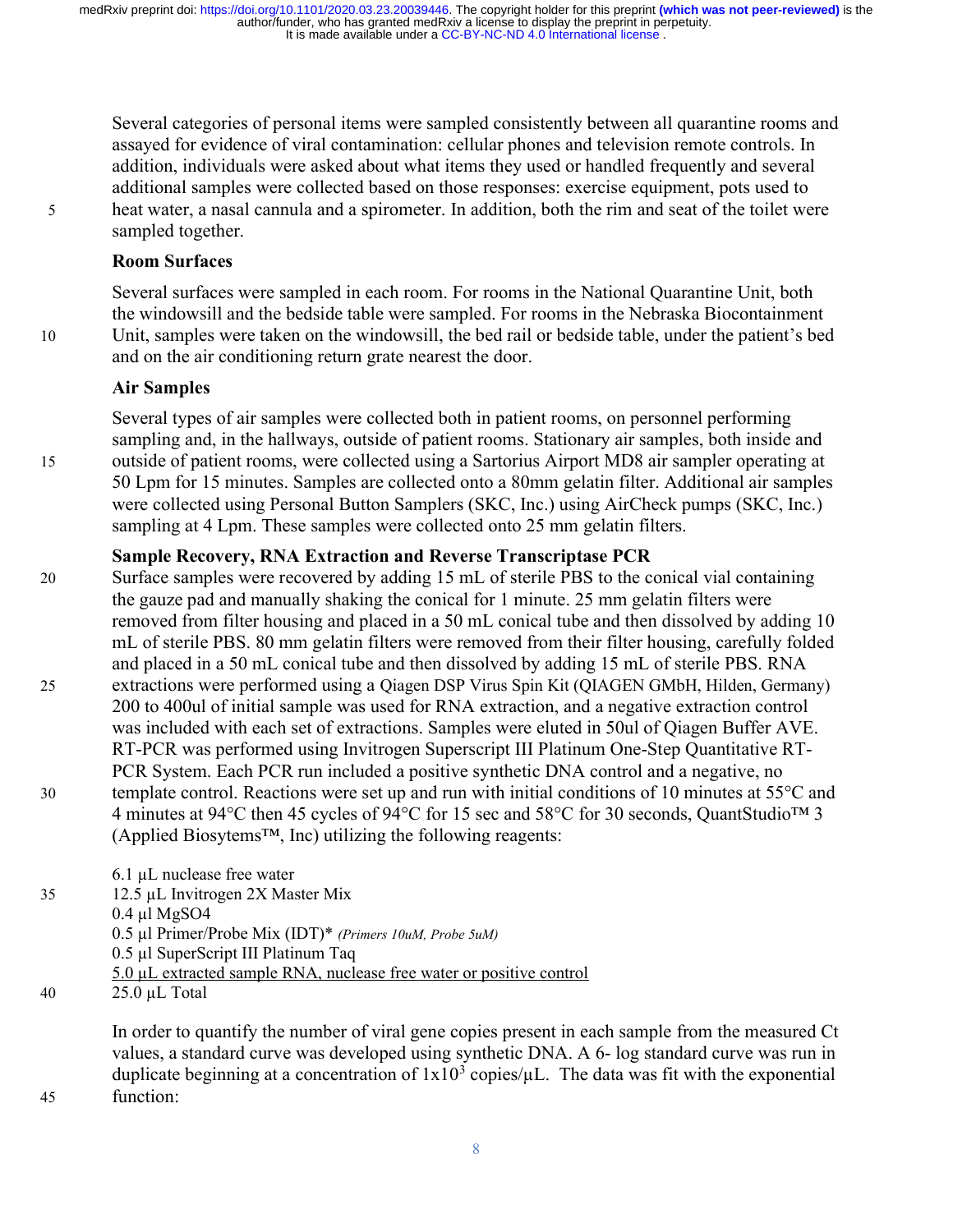copy concentration  $\left(\frac{copies}{\mu L}\right) = 3x10^6e^{-0.421xCt}$ 

Where Ct is the cycle time where amplification is definitive. The equation was then used to convert all measured Ct values from all samples into gene copy concentrations. The average and standard deviation concentrations were calculated from the triplicate values for each sample. 5 The primers and probe used in this study (below) are based on a previously published assay (13) targeting the E gene of SARS-CoV-2, which produces the envelope small membrane protein. The gene was used as a target based on its similarity to previously identified coronavirus, including SARS-CoV strain Frankfurt and two Bat SARS-related CoV (GenBank Acc. No. MG772933.1 and NC\_014470). The positive control consisted of ssDNA, targeting the E and N 10 gene (below), in a 1:1 mixture at  $10^3$  copies/ $\mu$ L. ssDNA was based on the 2019-nCoV genome sequence published in Genbank (21). The minimum concentration detected by this assay was between 1e-1 and 1e-2 copies/µL.

\*E gene target primers and probe:

15 Probe: 5'/56-FAM/ACACTAAGCC/ZEN/ATCCTTACTGCGCTTCG/3AIBkFG/-3' Primer 1: 5'-ATATTGCAGCAGTACGCACACA-3' Primer 2: 5'-ACAGGTACGTTAATAGTTAATAGCGT-3'

ssDNA E Target Sequence: 20 5'TTCGGAAGAGACAGGTACGTTAATAGTTAATAGCGTACTTCTTTTTCTTGCTTTCGTG GTATTCTTGCTAGTTACACTAGCCATCCTTACTGCGCTTCGATTGTGTGCGTACTGCTGC AATATTGTTAACGTG-3'

ssDNA N Target Sequence:

25 5'ACCAAAAGATCACATTGGCACCCGCAATCCTGCTAACAATGCTGCAATCGTGCTACA ACTTCCTCAAGGAACAACATTGCCAAAAGGCTTCTACGCAGAAGGGAGCAGAGGCGG CAGTCAAGCCTCTTCTCGTTCCTCATCACGTAGT-3'

#### 30 Cell Culture Assays

Vero E6 cells were used to culture virus from environmental samples. The cells were cultured in Dulbeccos's minimal essential medium (DMEM) supplemented with heat inactivated fetal bovine serum(10%), Penicillin/Streptomycin (10,000 IU/mL &10,000 µg/mL) and Amphotericin B (25  $\mu$ g/mL) For propagation, 100  $\mu$ l of undiluted or samples diluted 1:1 in sterile water were 35 added to T25 culture flasks. The cells were monitored daily to detect virus-induced CPE. After 5-7 days cell supernatants and lysates were collected. Samples were evaluated for cytopathic effect, immunofluorescence and western blot analysis using a mouse monoclonal SARS-CoV spike antibody (BEI NR-618) were used to determine the presence of viral antigens.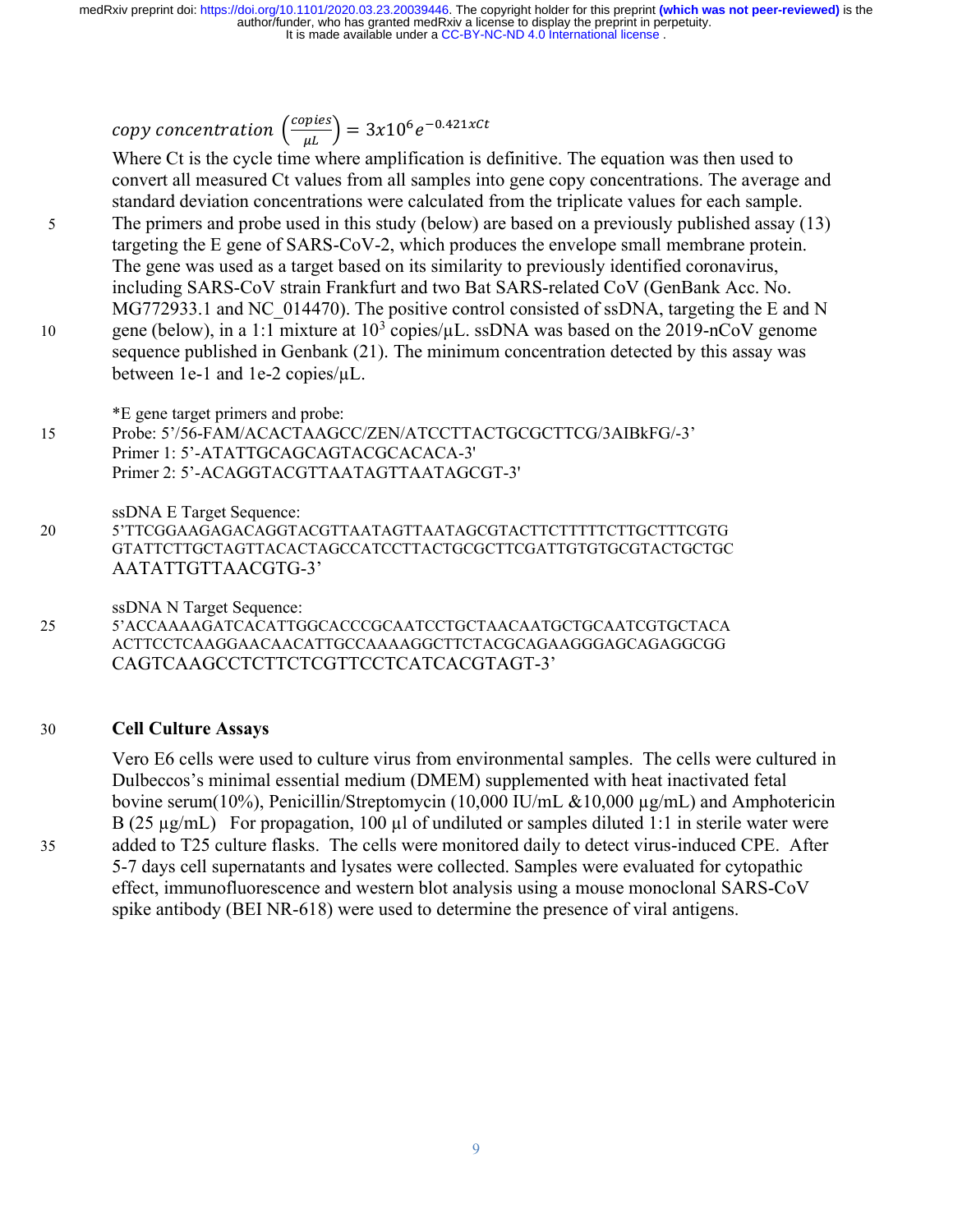

Date and Location

᠐**<del>╶┖ႃ▀╸▜▘▝▛╶┞┦╴▜▘▝▛╶▐<sup>╗</sup>╶┞┦╴╀╝╶╄╝╶┞┦╴</del>┽**╌

Fig. 1. A. Box and whisker plot demonstrating the max and min (whiskers), median (line) and  $25<sup>th</sup>$  and  $75<sup>th</sup>$  percentile gene copy concentrations (copies/ $\mu$ L) for all types of samples collected in 5 this study. B. Percentage of positive samples recovered in each room sampling. Bar patterns from the same room and individual sampled on multiple dates are identical.

Lay to you as you as you to you to you as you as you as you to you to you to you.<br>Oak of a band of a band to day of a band and a band a band of a band a band a band a band a band a band a band<br>Oak of oak of oak of oak of o

Day of State Assembly

Upder to you to you to you to you to you to you to you to you to you to you to you to you to you to you to you<br>and an any a patient and you want to you to you to you to you to you to you to you to you to you to you to you<br>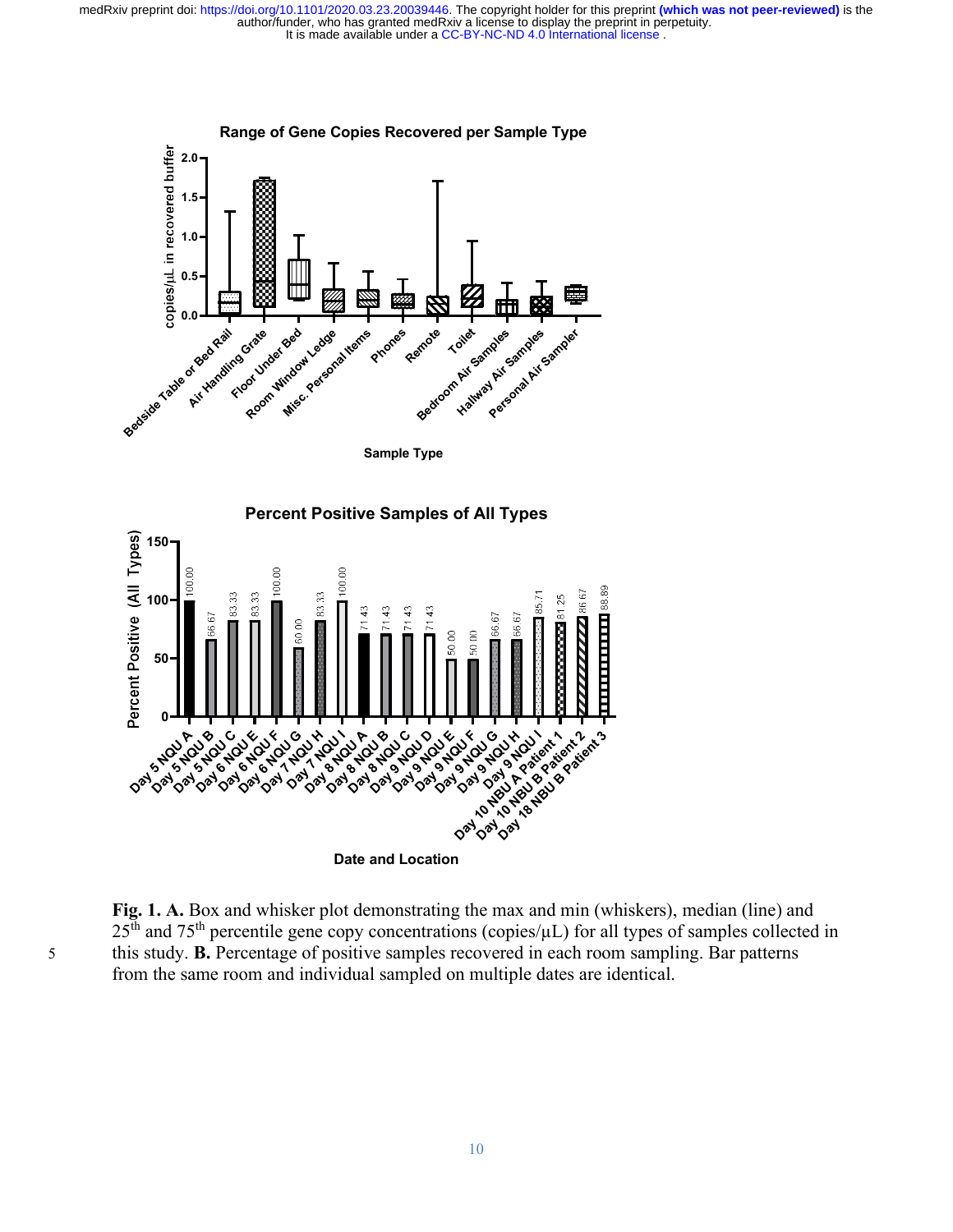1. $\frac{1}{2}$  and  $\frac{1}{2}$  and  $\frac{1}{2}$  and  $\frac{1}{2}$  and  $\frac{1}{2}$  and  $\frac{1}{2}$  and  $\frac{1}{2}$  and  $\frac{1}{2}$  and  $\frac{1}{2}$  and  $\frac{1}{2}$  and  $\frac{1}{2}$  and  $\frac{1}{2}$  and  $\frac{1}{2}$  and  $\frac{1}{2}$  and  $\frac{1}{2}$  and  $\frac{1}{2}$  $\overline{y}$ 1/2220.0.323.0033446. The opyright holder of this preprint (which was not peer-reviewed) is the<br>
who has granted medRxiv a license to display the preprint in perpetutiv.<br>
And the available under a CC-BY-NC-ND 4.0 Internat 0.198 0.344 0.212 0.344 0.212 0.344 0.214 0.214 0.214 0.214 0.214 0.214 0.214 0.214 0.214 0.214 0.214 0.214 0.214 0.214 0.214 0.214 0.214 0.214 0.214 0.214 0.214 0.214 0.214 0.214 0.214 0.214 0.214 0.214 0.214 0.214 0.214 Contained a strong strained and the strained and the strained and the strained and the strained and the strained and the strained and the strained and the strained and the strained and the strained and the strained and th

Figure 2. A. Results of all in-room samples collected in this study. UND denotes undetected, NC denotes Not Calculated. ND denotes No Data. In the case where no data was obtained, the

It is made available under a CC-BY-NC-ND 4.0 International license . author/funder, who has granted medRxiv a license to display the preprint in perpetuity. medRxiv preprint doi: https://doi.org/10.1101/2020.03.23.20039446. The copyright holder for this preprint **(which was not peer-reviewed)** is the